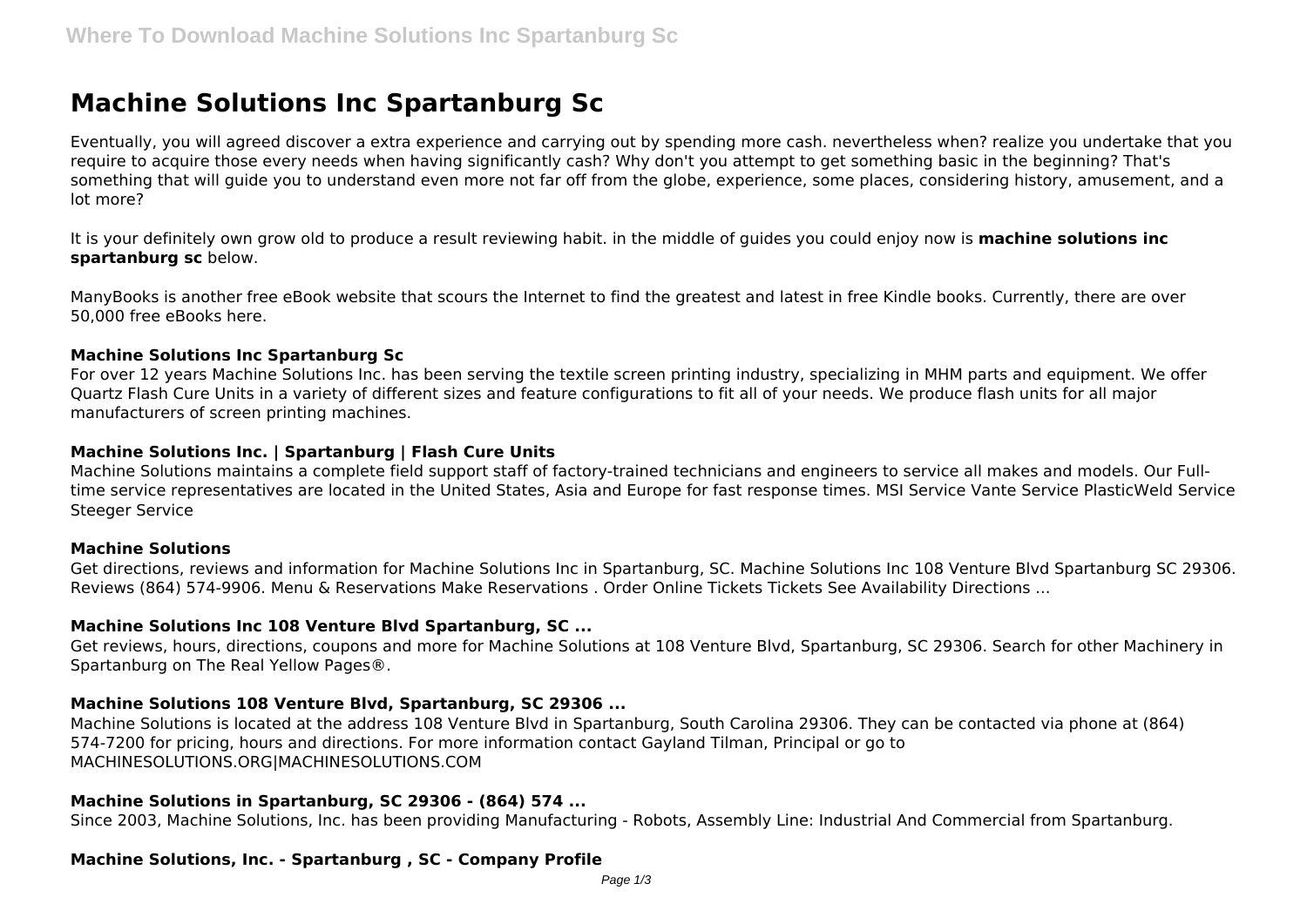Machine Solutions, Inc. is a South Carolina Corporation filed on March 19, 2002. The company's filing status is listed as Good Standing. The Registered Agent on file for this company is Gaylen F. Tillman and is located at 108 E Venture Blvd, Spartanburg, SC 29306.

## **Machine Solutions, Inc. in Spartanburg, SC | Company Info ...**

Spartanburg County / Eastern Time Zone Machine Solutions is a small business with 20 to 49 employees. Categorized under industrial machinery & equipment wholesale, Machine Solutions has an annual revenue of \$10 to 50 million. Machine Solutions is a public business located in Spartanburg, SC.

## **Machine Solutions in Spartanburg, SC | Business Profile ...**

39 Years of Providing Solutions Since 1981 Machinery Solutions, Inc. has provided solutions for almost every metalworking application. With hundreds of new and used machine tools in stock, we can provide you with the right machine for your job. If your current machinery needs repair, our staff can help you hold tolerance again.

## **Machinery Solutions, Inc.**

Secondary Solutions makes other people's products better. From Fortune 500 companies to independent manufacturers, we are an integral part of the production process—correcting malfunctions and mislabeling, salvaging the dented and damaged as well as putting things together the right way to ensure your customer gets the product they were promised.

#### **Secondary Solutions**

About Machine Solutions: Established in 2002, Machine Solutions is located at 108 Venture Blvd in Spartanburg, SC - Spartanburg County and is a business listed in the categories Machinery, Equipment & Supplies - Business Production Related, Used Merchandise Stores, Industrial Machinery And Equipment Merchant Wholesalers, Machinery & Equipment, Secondhand, Industrial Machinery & Equipment and ...

## **Machine Solutions in Spartanburg, SC - Machinery ...**

Find 17 listings related to Machine Solutions in Spartanburg on YP.com. See reviews, photos, directions, phone numbers and more for Machine Solutions locations in Spartanburg, SC.

## **Machine Solutions in Spartanburg, SC with Reviews - YP.com**

Machine Solutions Inc Spartanburg Sc Author: fernandez.majesticland.me-2020-09-04T00:00:00+00:01 Subject: Machine Solutions Inc Spartanburg Sc Keywords: machine, solutions, inc, spartanburg, sc Created Date: 9/4/2020 5:12:01 AM

## **Machine Solutions Inc Spartanburg Sc**

Categorized under Robots, Assembly Line: Industrial and Commercial. Our records show it was established in 2003 and incorporated in SC. Current estimates show this company has an annual revenue of 455028 and employs a staff of approximately 2.

## **Machine Solutions Spartanburg SC, 29306 – Manta.com**

SC \ Spartanburg \ machine solutions; Machine Solutions Visit Website. 108 Venture Blvd, Spartanburg, SC, 29306. Map +1(864)-574-7200. Category : Claim Your Listing . Share. ... USED Currently there are no reviews for ' Machine Solutions '. Be the first to write a review for them! Write a review. Your Rating: